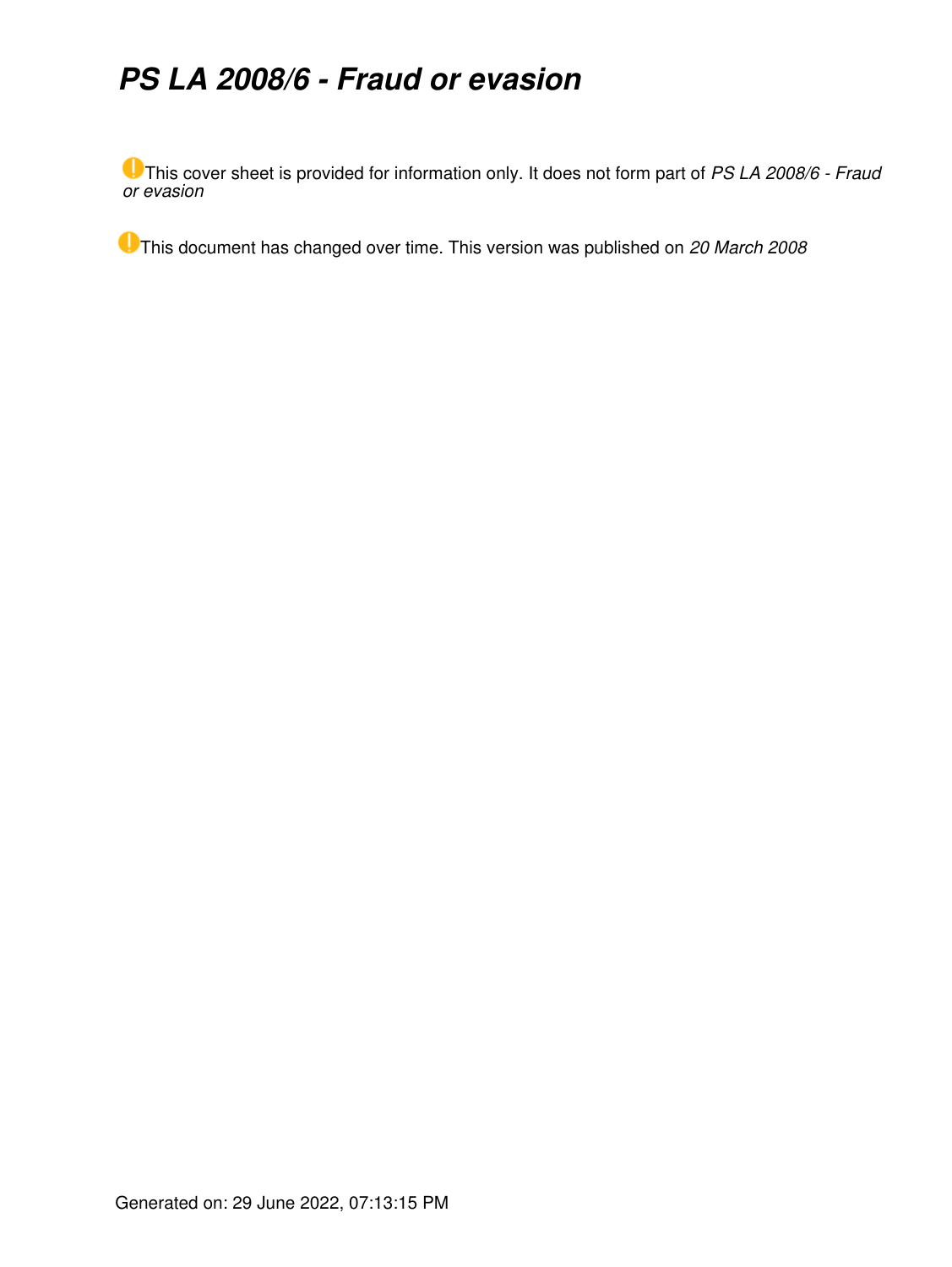

## **Practice Statement Law Administration**

**PS LA 2008/6** 

#### **FOI status: may be released**

*This practice statement is issued under the authority of the Commissioner of Taxation and must be read in conjunction with Law Administration Practice Statement PS LA 1998/1. It must be followed by Tax Office staff unless doing so creates unintended consequences or is considered incorrect. Where this occurs Tax office staff must follow their business line's escalation process.*

## **SUBJECT: Fraud or evasion**

## **PURPOSE: To provide instruction to staff on how to deal with taxpayers that have committed or are suspected of having committed fraud or evasion**

| <b>Table of contents</b>                            | Paragraph      |
|-----------------------------------------------------|----------------|
| <b>SCOPE</b>                                        | 1              |
| <b>STATEMENT</b>                                    | 5              |
| Time period for amending assessments                | 5              |
| Section 170 of the ITAA 1936                        | 5              |
| Indirect taxes                                      | $\overline{7}$ |
| Procedures to be followed in fraud or evasion cases | 8              |
| <b>Tax Evasion Referral Centre</b>                  | 8              |
| Aggressive tax planning and promoter penalty laws   | 11             |
| Tax officers encountering suspected fraud           | 14             |
| <b>Business Lines and fraud or evasion</b>          | 16             |
| <b>Tax Counsel Network involvement</b>              | 20             |
| Authorisation                                       | 28             |
| General                                             | 28             |
| Section 105-50 of Schedule 1 to the TAA             | 34             |
| Appendix 1                                          | Page 7         |
| Appendix 2                                          | Page 8         |
| Appendix 3                                          | Page 9         |
| Appendix 4                                          | Page 10        |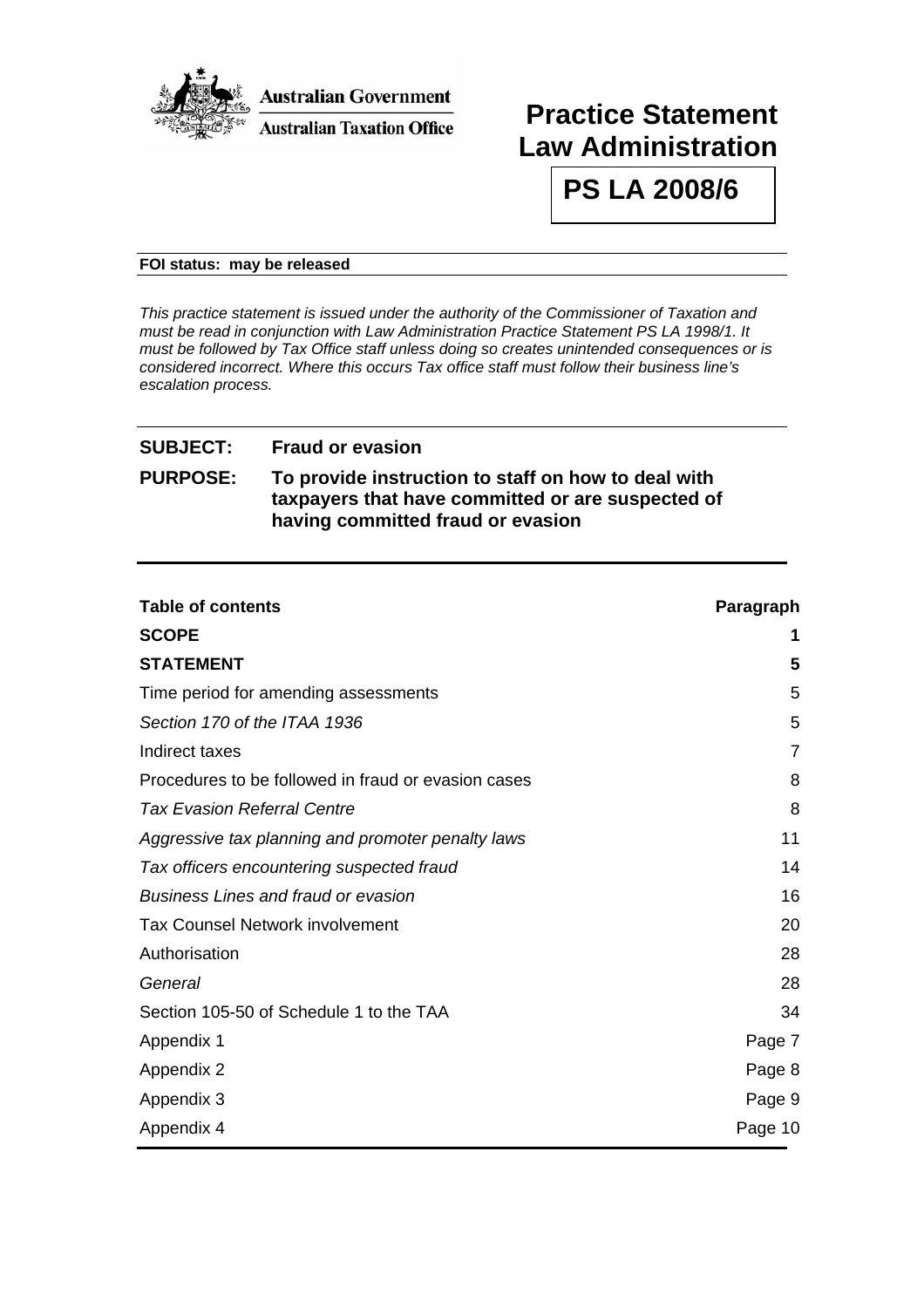## **SCOPE**

- 1. This practice statement considers fraud or evasion in the context of the unlimited time limit allowed for the Commissioner to seek the payment of tax, which has been underpaid, due to fraud or evasion.
- 2. If the Commissioner forms the opinion that there has been fraud or evasion:
	- subsection 170(1) of the *Income Tax Assessment Act 1936* (ITAA 1936) permits the Commissioner to amend the assessment at any time
	- paragraph 105-50(b) of Schedule 1 to the *Taxation Administration Act 1953* (TAA) permits the Commissioner to seek payment of any unpaid net amount, net fuel amount or amount of indirect tax beyond the period these amounts would normally cease to be payable<sup>[1](#page-2-0)</sup>
	- paragraph 74(3)(d) of the *Fringe Benefits Tax Assessment Act 1986* permits the Commissioner to amend an assessment at any time by making such alterations or additions to it as the Commissioner thinks necessary.[2](#page-2-1)
- 3. This practice statement outlines:
	- the procedures to be followed for collecting information on fraud or evasion and the circumstances in which the information should be referred to the Serious Non-Compliance business line (SNC) by tax officers
	- schemes which may be subject to promoter penalty laws and the procedures for referring these schemes to the Aggressive Tax Planning (ATP) business line
	- the procedures to be followed if assistance is required by a business line in determining whether a taxpayer has evaded the payment of tax
	- the policy reasons for having an unlimited amendment period where there is fraud or evasion (Appendix 1 of this practice statement)
	- the circumstances in which the Commissioner's opinion on fraud or evasion can be judicially reviewed (Appendix 2 of this practice statement)
	- fraud case law and discusses three High Court cases involving evasion (Appendixes 3 and 4 of this practice statement respectively)
- 4. Tax officers should consult the Corporate Management Practice Statement PS CM 2007/02 Fraud Control and the Prosecution Process where behaviour is encountered which involves possible fraud or other offences against the revenue system. PS CM 2007/02 contains examples and indicators of fraud which should be considered in determining whether a matter is to be brought to the attention of SNC or Integrity Assurance.

 $\overline{a}$ 

<span id="page-2-0"></span><sup>1</sup> Section 105-50 of the First Schedule to the TAA restricts the Commissioner to collecting any unpaid net amount, net fuel amount or amount of indirect tax (together with any relevant general interest charge under section 105-80) within four years after it became payable unless the Commissioner has within four years of the underpayment required payment of the unpaid amount by giving a notice (paragraph 105-50(a)) or if the Commissioner is satisfied that the unpaid amount was avoided by fraud or evasion (paragraph 105-50(b)).

<span id="page-2-1"></span><sup>&</sup>lt;sup>2</sup> Paragraphs 74(3)(a) to (c) of the FBTAA must also be satisfied for the Commissioner to amend an assessment at any time on the basis of paragraph 74(3)(d).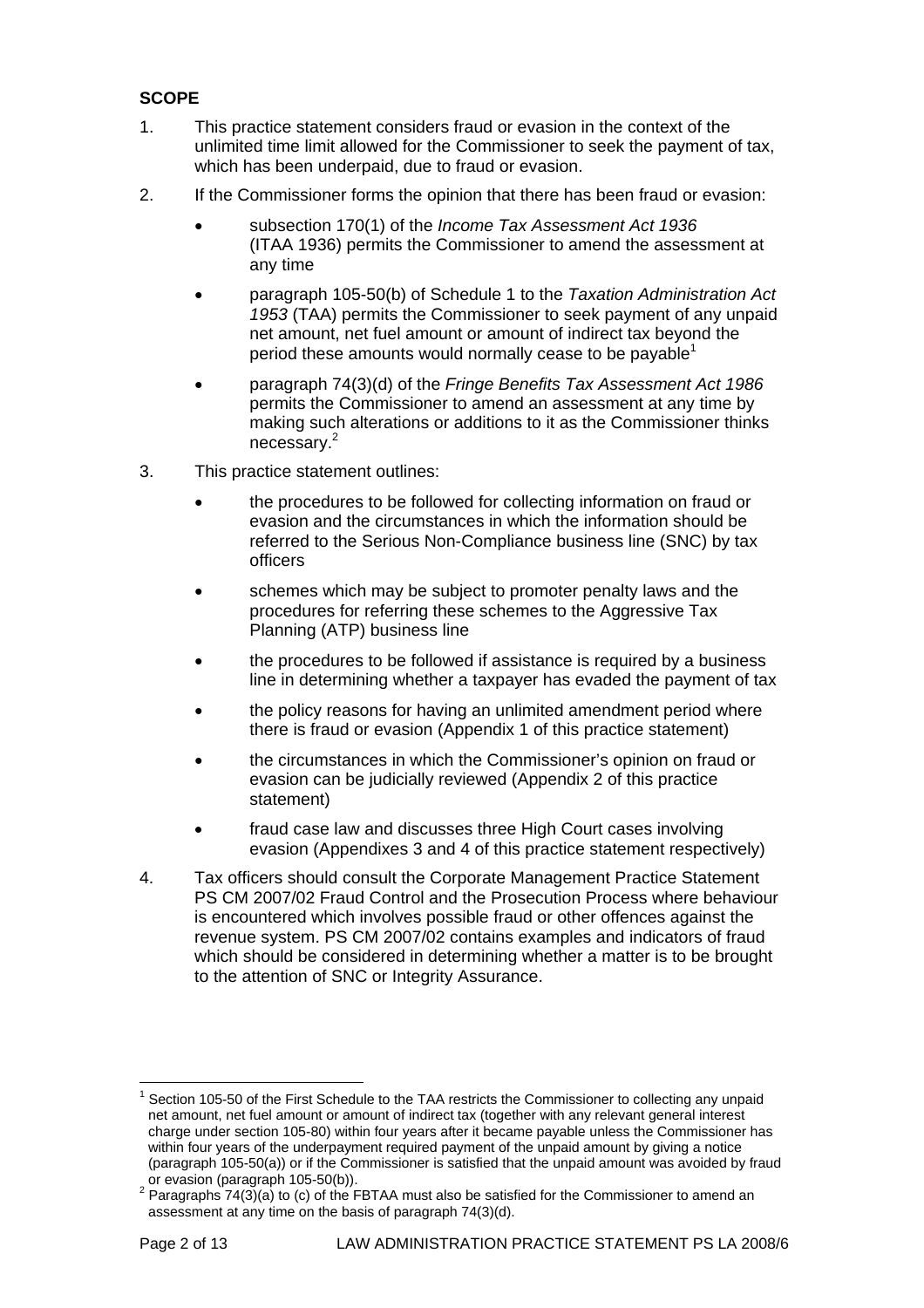## **STATEMENT**

#### **Time period for amending assessments**

#### *Section 170 of the ITAA 1936*

- 5. The periods in which the Commissioner may amend an assessment under the ITAA 1936 are specified in section 170. Subsection 170(1) contains a table of items that specify the amendment period for taxpayers according to the item that applies to the taxpayer. The period permitted by subsection 170(1) for amendment is generally either two or four years after the Commissioner gives notice of the assessment to the taxpayer.
- 6. However, under item 5 of the table there is no restriction on the time period within which the Commissioner can amend an assessment where the Commissioner is of the opinion that 'there has been fraud or evasion'. To make an amended assessment under this provision the Commissioner must form an opinion to this effect and form it validly. Paragraphs 28 to 31 of this practice statement discuss these requirements.

#### **Indirect taxes**

7. Indirect taxes are self-assessing and an assessment is not automatically issued after the lodgement of a business activity statement. However under subsection 105-5(1) of Schedule 1 to the TAA, the Commissioner may make an assessment of a net amount, or a net fuel amount at any time, and the Commissioner can subsequently amend such an assessment under section 105-25. Normally the Commissioner must give a notice of such an assessment or amended assessment within four years after a net amount or net fuel amount becomes payable (paragraph 105-50(a)). The four year rule does not apply where an amount was avoided by fraud or evasion (paragraph 105-50(b)) and in these circumstances the Commissioner is not restricted to the four-year time limit to recover any unpaid net amount or net fuel amount.

#### **Procedures to be followed in fraud or evasion cases**

#### *Tax Evasion Referral Centre*

- 8. The Tax Evasion Referral Centre (TERC) collects information about alleged tax evasion on behalf of the business lines. TERC operates its own call centre and receives information via phone, fax, mail and email.
- 9. Tax officers may be directly approached by a member of the public who has information about another taxpayer who has potentially engaged in fraud or evasion, resulting in a lesser amount of tax being paid than otherwise would be the case.
- 10. In such cases the person with this information should be referred by the tax officer to TERC. Links which provide TERC contact details are contained in the Other references section of the table at the end of this practice statement.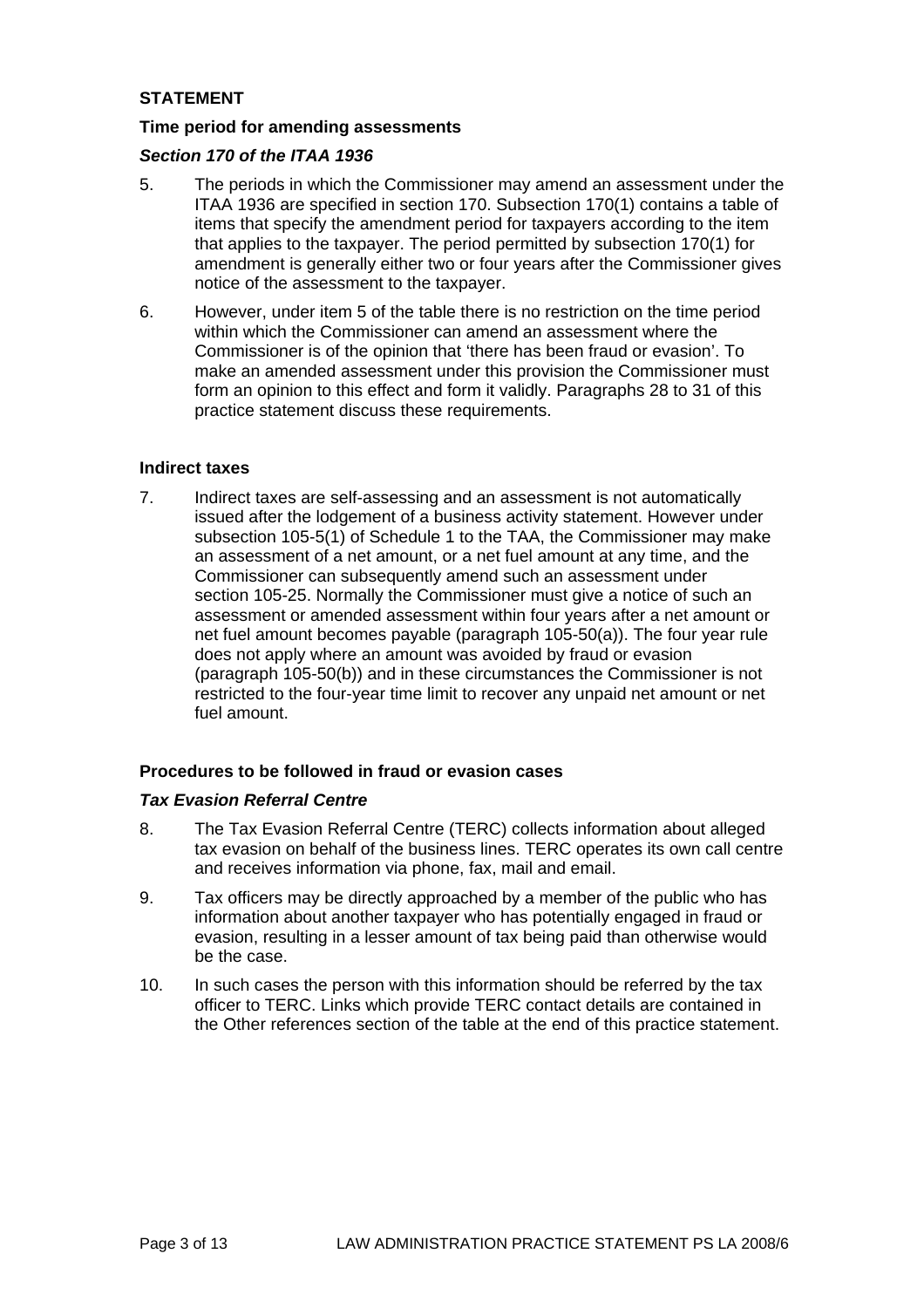## *Aggressive tax planning and promoter penalty laws*

- 11. Some cases of tax evasion encountered by tax officers may involve aggressive tax planning.<sup>[3](#page-4-0)</sup> Aggressive tax planning is the use of transactions or arrangements that have little or no economic substance and are created predominantly to obtain a tax benefit that is not intended by the law. Tax officers who encounter arrangements of this nature are required to refer the relevant information via the aggressive tax planning [referral template](http://intranet/downloads/c/csc_86190_atp_aggressive_tax_planning_referra_template.oft) available on the intranet.
- 12. ATP will consider action including the possible application of the promoter penalty laws under Division 290 of Schedule 1 to the TAA. The two objects of Division 290 are to deter the promotion of tax avoidance and tax evasion schemes and to deter the implementation of schemes that have been promoted on the basis of conformity with a product ruling, in a way that is materially different from that described in the product ruling. More information about aggressive tax planning and the promoter penalty laws is also available on the intranet.
- 13. Tax officers should note that where a scheme involves tax evasion, the normal four year time limit on the Commissioner's ability to make an application for a civil penalty in relation to conduct involving that scheme under section 290-50 of the promoter penalty laws, does not apply and no time limit is imposed on the Commissioner.<sup>[4](#page-4-1)</sup>

## *Tax officers encountering suspected fraud*

- 14. Tax officers may in the course of an audit encounter behaviour which is suspected to be fraudulent. For the purposes of subsection 170(1) of ITAA 1936 and paragraph 105-50(b) of Schedule 1 to the TAA fraud may be briefly described as making false statements knowingly, recklessly or without belief in their truth, to deceive the Commissioner. Appendix 3 of this practice statement contains an overview of how fraud has been construed by the judiciary.
- 15. PS CM 2007/02 requires tax officers who have a suspicion or a strong indication that fraud may have been committed against the revenue system to refer the matter to SNC.<sup>[5](#page-4-2)</sup> Where there is doubt as to whether fraud has been committed SNC may be contacted for advice. Formal referrals to SNC are acknowledged in writing and the acknowledgment will provide advice on whether any existing compliance activity should continue.<sup>6</sup>

#### *Business Lines and fraud or evasion*

- 16. Evasion is best explained by reference to the judgment of Dixon J in *Denver Chemical Manufacturing v. Commissioner of Taxation* 79 CLR 296 in which his Honour described evasion<sup>[7](#page-4-4)</sup> as a 'blameworthy act or omission on the part of the taxpayer'. Appendix 4 of this practice statement contains an overview of how evasion has been considered by the High Court.
- 17. Circumstances may arise where a taxpayer's behaviour is not considered to constitute fraud but is nevertheless sufficiently blameworthy to constitute evasion. The threshold for finding evasion is not as high as fraud.

 3 See PS LA 2005/25 Aggressive Tax Planning end-to-end process.

<span id="page-4-1"></span><span id="page-4-0"></span> $4$  Subsection 290-55(6).

<span id="page-4-2"></span><sup>5</sup> See paragraph 53 of PS CM 2007/02.

<span id="page-4-3"></span><sup>&</sup>lt;sup>6</sup> A more detailed discussion of referrals of external fraud to SNC is contained in paragraphs 53 to 58 of PS CM 2007/2.

<span id="page-4-4"></span><sup>7</sup> *Denver Chemical Manufacturing v. Commissioner of Taxation* 79 CLR 296 at 313.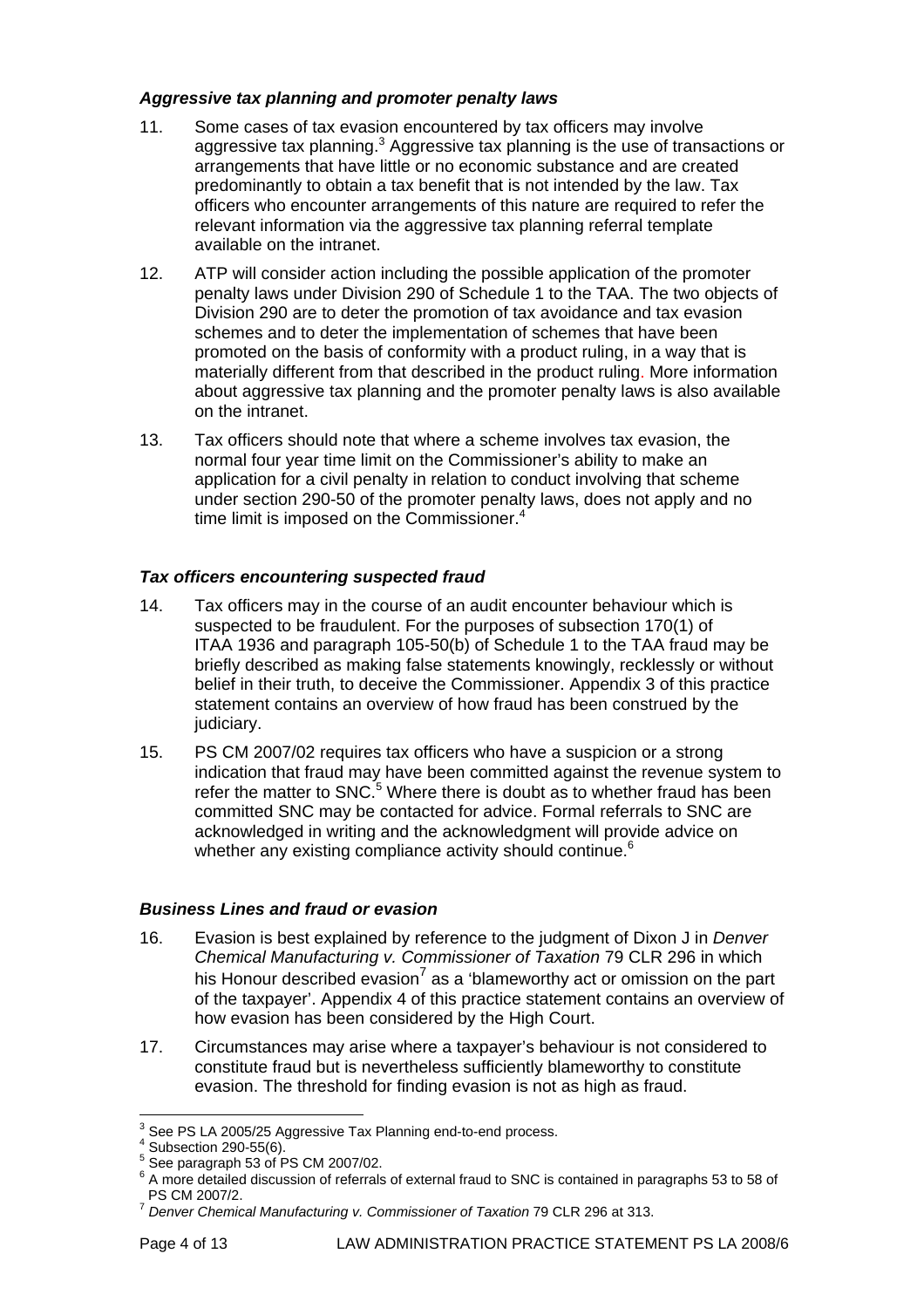- 18. Accordingly, a business line may decide to amend a taxpayer's return beyond the normal time frame because a taxpayer has evaded the payment of tax, even though the view has been formed that fraud has not been committed.
- 19. Cases in which a taxpayer's activities result in an evasion of tax but do not constitute fraud should not be referred to SNC.

#### **Tax Counsel Network involvement**

- 20. If the taxpayer has committed an omission or act, which in the opinion of the business line is clearly evasion, it is not necessary for the matter to be referred to the Tax Counsel Network (TCN).
- 21. In other circumstances the business line may be uncertain as to whether a taxpayer has evaded the payment of tax. $8<sup>8</sup>$
- 22. Where uncertainty exists as to whether a person's behaviour has resulted in an evasion of tax, TCN assistance may be sought by the business line. The Priority Technical Issue (PTI) process<sup>[9](#page-5-1)</sup> is to be followed before a matter involving evasion is formally referred to TCN. Generally, escalation as a PTI will not be appropriate when the question is essentially factual, but it will be appropriate when the question concerns the meaning of evasion and potentially has a wide application to other cases.
- 23. The PTI process requires the SES risk owner to ensure the completion of a PTI Proposal. The proposal must contain sufficient information for the issue to be scoped and prioritised, and some preliminary research and consultation is required. Consultation with relevant stakeholders such as TCN or COE officers, as well as tax officers in other business lines potentially impacted upon by the issue, should occur at this stage.
- 24. If after consultation the business line decides that PTI approval is to be sought the business line must prepare a report which outlines the omission or act which potentially qualifies as evasion, and the basis upon which the business line has formed this view.
- 25. As a part of the PTI resolution TCN will review the business line report and provide written advice as to whether the business line has properly taken into account relevant facts in forming a view that evasion has arisen and whether the business line's report on evasion is correctly conceived.
- 26. Once the review is complete the business line will make the decision as to whether it is appropriate to amend the taxpayer's assessment on the basis of evasion. It is important to note that the business line in receiving written advice from TCN is not obliged to form the same opinion as TCN on whether or not evasion has occurred. However, it would be expected that a business line officer would not form an opinion that there has been fraud or evasion if advised by TCN that it is not open to do so.
- 27. If assistance is needed in relation to an evasion case where the matter is not a PTI, advice should be sought from the Legal Services Branch (LSB).

<span id="page-5-0"></span> $\overline{a}$  $8$  There may be circumstances where the issue of evasion is relevant to the remission of penalties (for example see PS LA 2007/3 at paragraph 46 and PS LA 2007/4 at paragraphs 34 and 35). If tax officers are uncertain as to whether there has been evasion in the context of penalties the procedures outlined in paragraphs 20-27 may be followed and the first sentence in paragraph 26 should be read as referring to making a decision in respect of penalties and not amending a taxpayer's assessment. Tax officers who are unsure as to whether evasion has occurred in deciding to remit shortfall interest charge and general interest charge for a shortfall period (see paragraphs 70-71 of PS LA 2006/8) may also seek assistance on the same basis outlined above for the remission of penalties.<br><sup>9</sup> As detailed in PS LA 2003/10.

<span id="page-5-1"></span>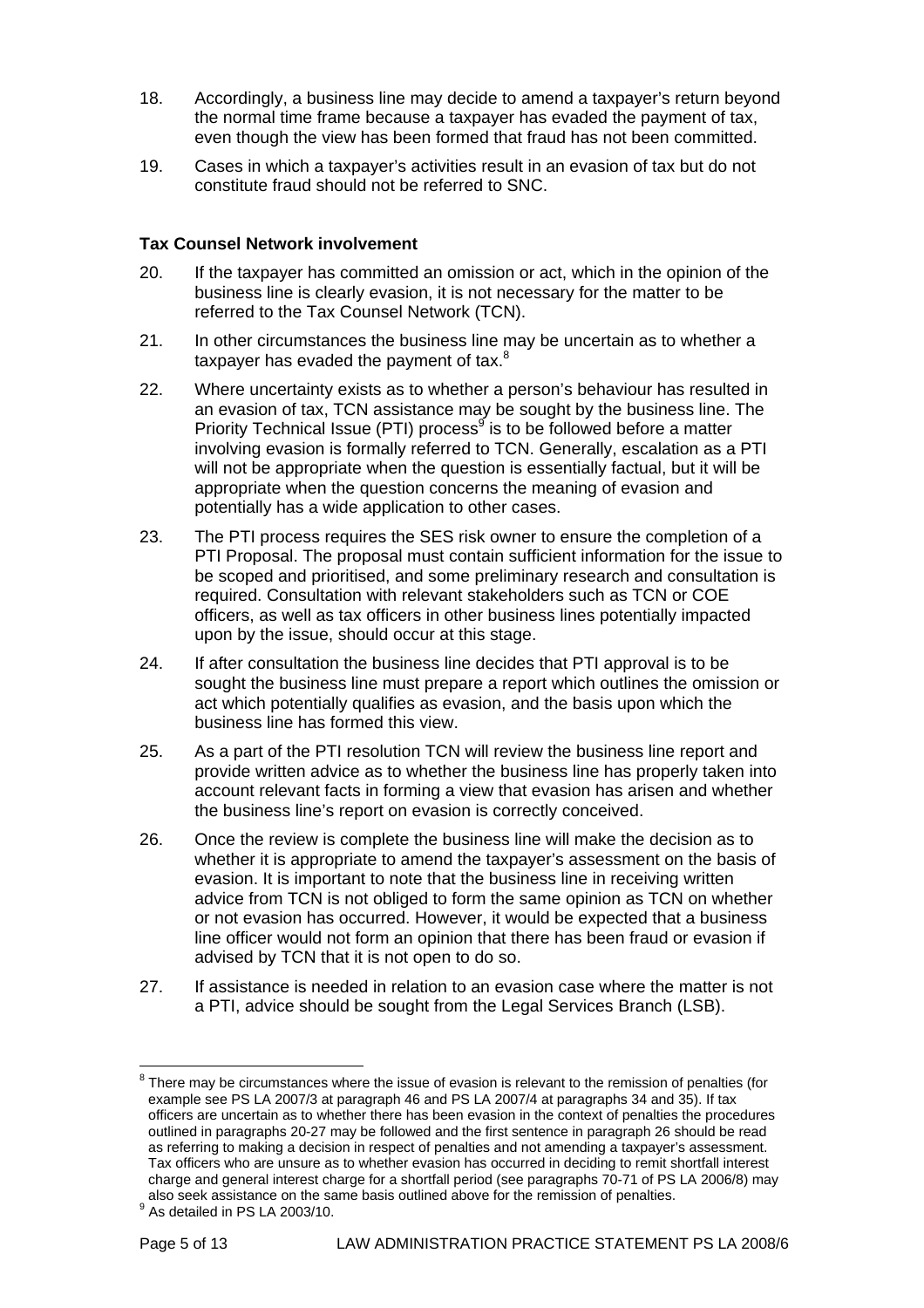## **Authorisation**

## *General*

- 28. The *Taxation Authorisation Guidelines* provide information about what laws apply to the exercise of authorised powers conferred by delegates on officers and provide guidance about how to exercise those powers. Unless otherwise specified the general area of the *Taxation Authorisations Guidelines* apply<sup>10</sup>. Paragraph 1.6.1 of the *Taxation Authorisations Guidelines* authorise an Executive Level 2 (EL 2) officer to make a determination or form an opinion in the name of a Deputy Commissioner that a taxpayer or entity has been involved in fraud or evasion or has intentionally disregarded the tax law.
- 29. The opinion should be recorded in writing and should note concisely the basis for the opinion. It is necessary only to outline the basis for the opinion and it is not necessary to seek to justify it. In particular, it is not appropriate to say that the opinion has been formed because advice has been received that it could be formed. The fact of having received advice is itself irrelevant.
- 30. If an officer takes the advice and accepts it, the reasons the officer adopts become his or her own reasons. For example, if an officer is advised that a certain statement may constitute a fraudulent misrepresentation, and accepts that advice, forming an opinion that there has been an avoidance of tax due to fraud, the officer should say, 'I formed the opinion that there has been fraud because in my opinion such and such a statement is a fraudulent misrepresentation.' That sufficiently explains the basis of the opinion.
- 31. However the officer should not say, 'I formed the opinion that there was fraud *because* I was advised that such and such a statement was a fraudulent misrepresentation'. Also if asked what was taken into account the officer should not say 'I took into account advice that there has been fraud or evasion'. The advice, as such, is irrelevant. What was taken into account, in this example, is the statement and its alleged fraudulent quality, not the advice.
- 32. If tax officers state that they rely on legal advice obtained from the Australian Government Solicitor or counsel to form an opinion on fraud or evasion there is a risk that legal professional privilege may be waived on both the advice and the brief.
- 33. The EL 2 officer must form the opinion personally. However an Executive Level 1 officer is permitted by paragraph 1.3.4 of the *Taxation Authorisation Guidelines* to make the actual adjustment.

## **Section 105-50 of Schedule 1 to the TAA**

34. Tax officers who wish to extend the time to collect or recover goods and services tax (GST), wine equalisation tax (WET) or luxury car tax (LCT) in accordance with section 105-50 of Schedule 1 to the TAA, should consult paragraphs 4.14.1 to 4.14.3 of the *Taxation Authorisation Guidelines* to determine the officer level required for authorisation purposes.

<span id="page-6-0"></span> $\overline{a}$  $10$  Other authorisation guidelines may apply outside of the general authorisation guidelines if the authorised power falls within one of the topics listed in chapters 2-7 of the *Taxation Authorisations Guidelines*. The topics in the *Taxation Authorisation Guidelines* which officers may need to consider outside of the general guidelines include: Excise, FOI, GST, Superannuation and Registrations.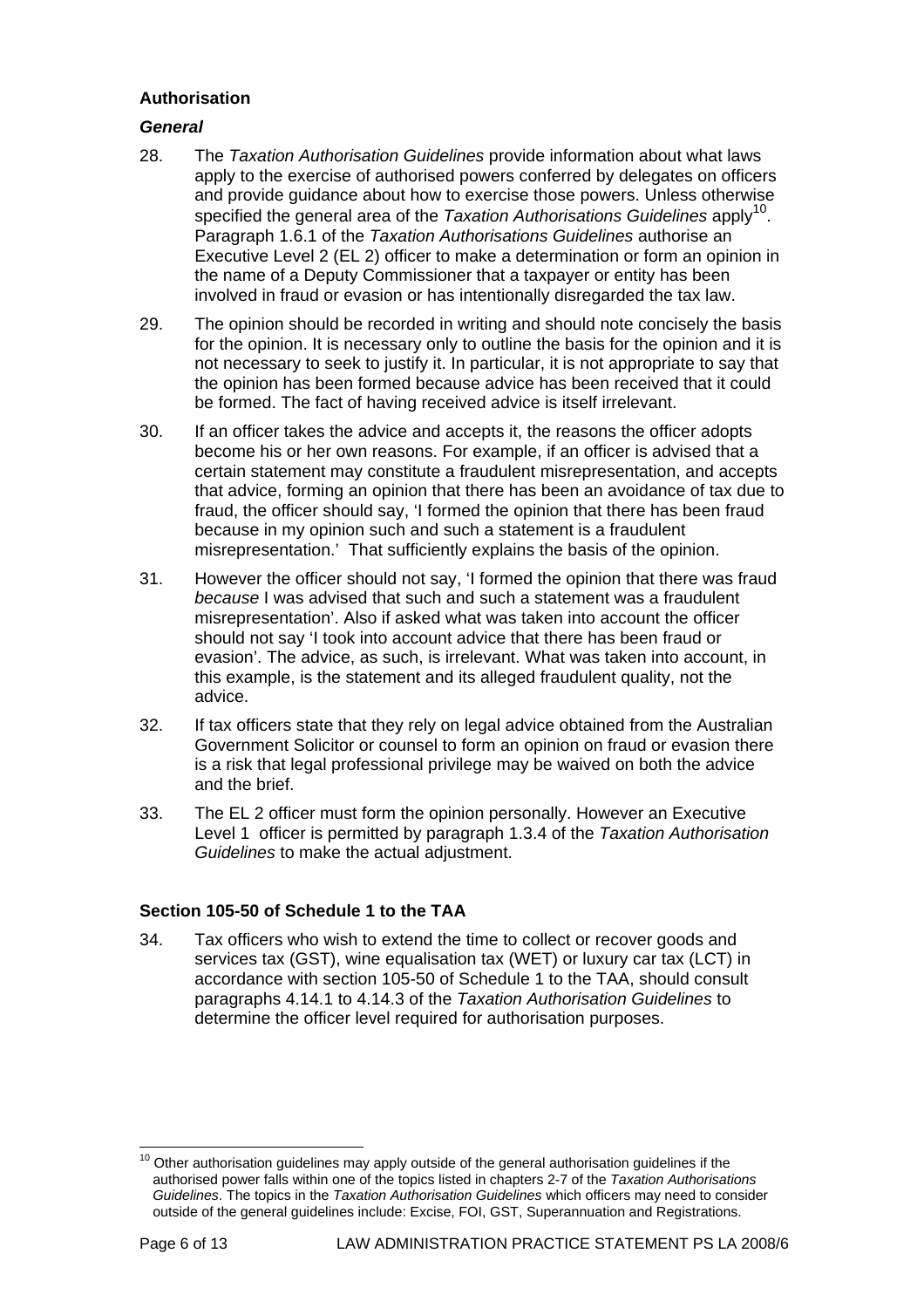## **Policy**

The policy of Australian income tax law is generally to provide finality after a specified period, both for the taxpayer and for the Commissioner, in regard to the income tax liability of the taxpayer for a year of income. Underlying this policy is the public interest in certainty. In 2005 Parliament, with effect from 19 December 2005, reduced the relevant amendment periods for assessments with a view to increasing that certainty, thus emphasising the duty of the Commissioner to make timely enquiries and appropriate assessments.

Prior to making these changes the Treasurer released *Report on Aspects of Income Tax Self Assessment* (ROSA) in August 2004. This report<sup>11</sup> recognised that certainty was not to be provided to people who 'engage in calculated behaviour to evade tax' and that such people 'should remain permanently at risk'.

The time limit for making amended assessments is therefore premised on the good conduct of the taxpayer, tax-agents, and others concerned with the assessment. The Commissioner is entitled to assume such good conduct and rely on it in his administration of the Act. Both fraud and evasion involve culpable misconduct. Item 5 of subsection 170(1) of ITAA 1936 makes it clear that a taxpayer is not entitled to the benefit of a time limit for a favourable assessment if that assessment is less than it ought to be in consequence of dishonesty or other blameworthy conduct.

Fraud and evasion are both serious matters, never lightly to be inferred. The opinion that there has been fraud or evasion in relation to an assessment is therefore to be formed carefully and advisedly by senior officers in accordance with this practice statement and other Tax office procedures, bearing in mind the weight Parliament has placed on the benefit of certainty for taxpayers. Amended assessments based on fraud or evasion are expected to be very much the exception to the rule. The making of an amended assessment based on fraud or evasion would normally be justified only if action to amend the assessment has been prevented by the fraud or evasion or prompted by its disclosure. Item 5 is no basis for making corrections to assessments that could and should have been made within the ordinary time limits but were not.

On the other hand, when fraud or evasion is clearly established, an amended assessment will be justified no matter how much time has elapsed since the assessment was made. Action in these circumstances is necessary to maintain the public's confidence in the integrity of the Commissioner's administration.<sup>[12](#page-7-1)</sup>

 $\overline{a}$ 

<span id="page-7-1"></span><span id="page-7-0"></span><sup>&</sup>lt;sup>11</sup> 'Exclusions from the two year period' paragraph 3.2.1 at page 31 of ROSA.<br><sup>12</sup> The policy discussion in Appendix 1 should also be taken into account by tax officers who are considering whether fraud or evasion has occurred in the context of indirect taxes or fringe benefits tax (see paragraphs 2 and 7 of this practice statement).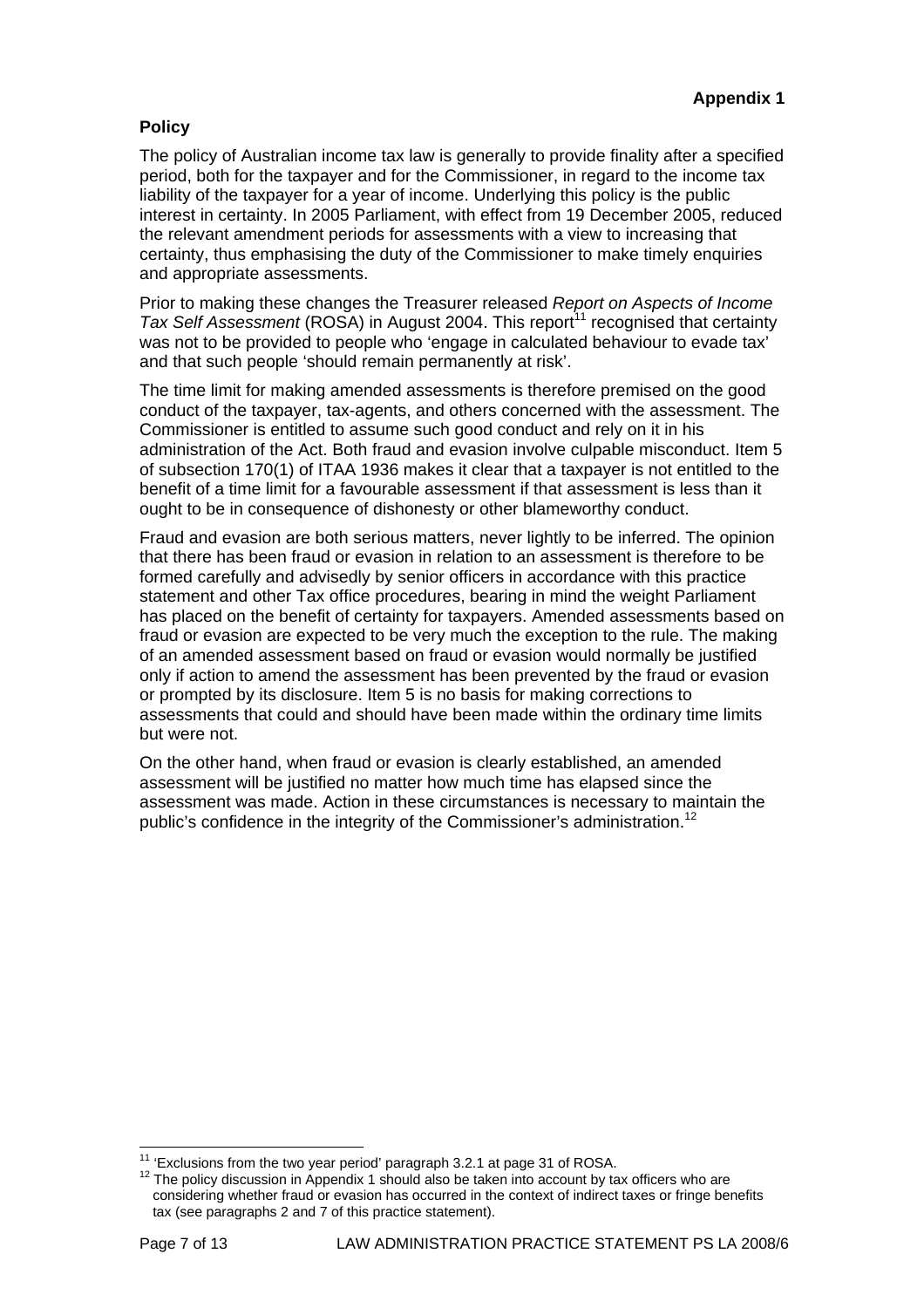#### **Judicial review of Commissioner's opinion**

Taxation officers should be aware that a decision to amend a taxpayer's assessment on the basis that there is fraud or evasion can be subject to judicial review.

*Australasian Jam Co Pty Ltd v. Federal Commissioner of Taxation* 88 CLR 23 (*Australasian Jam*) is a case in which a single judge of the High Court, Fullagar J, considered the issue of whether the Commissioner had properly formed an opinion on fraud or evasion.

His Honour stated<sup>13</sup> that the taxpayer's appeal would only succeed if the Commissioner had not 'entertained' an opinion on fraud or evasion or if the Commissioner's opinion on fraud or evasion was 'based upon a misconception' or if the opinion 'was arrived at 'capriciously, or fancifully, or upon irrelevant or inadmissible grounds' (per Rich and Dixon JJ in *Australasian Scale Co Ltd. v. Commissioner of Taxes (Qld*)'. Second Commissioner of Taxation, Mr Mair, was examined about the formation of his view that an avoidance of tax had been due to evasion. Fullagar J concluded that the Commissioner's opinion on fraud or evasion was not misconceived or unreasonable and held that the Commissioner's amended assessments were authorised by the ITAA 1936.

If a taxpayer appeals to the Federal Court the Court's role 'is limited to the ordinary grounds of judicial review' which Hill J described in *FCT v. Jackson* 21 ATR 1012; 90 ATC 4990 at ATR 1023; ATC 5000 in the following way:

Thus, in a case where the exercise of discretion by the Commissioner may have been involved, this court cannot stand in the shoes of the Commissioner and do again that which he has done, but is limited to the ordinary grounds of judicial review, namely to ensuring that the Commissioner has addressed himself to the right issue, that his decision is not affected by an error of law, that he has not taken some extraneous factor into consideration nor failed to take some relevant factor into consideration: *Avon Downs Pty Ltd v. FCT* (1949) 78 CLR 353 at 360. Thus, by way of example, it could not be doubted that, if a case involving the exercise of the discretion to make a determination under sec. 177F were to come before this court, the court's power to review the discretion would be limited as set out above. In particular, the court could not itself exercise the discretion.

In *Kajewski v. Federal Commissioner of Taxation* 2003 ATC 4375; 52 ATR 455 the taxpayer submitted that the appeal should be heard by way of a re-hearing de novo which would allow the Federal Court to stand in the shoes of the original decision maker, the Commissioner. Drummond J rejected this argument stating that paragraph 14ZZO(a) of the *Taxation Administration Act 1953* does not allow the taxpayer to put all relevant material before the court: $14$ 

But paragraph 14ZZO(a) shows that the taxpayer does not have an unqualified right to put before the appeal court all the material which it might contend is relevant to determining the correct amount of the assessment that should be made. Paragraph 14ZZO(b) is also inconsistent with the appeal by way of hearing de novo, for the reasons referred to in Poletti at 4644.

In *Weyers & Anor v. FC of T* 2006 ATC 4523; 63 ATR 268 Dowsett J considered the formation by the Commissioner of an opinion that there had been an avoidance of tax due to evasion under paragraph 170(2)(a) of the ITAA 1936. His Honour placed the onus of proof on the taxpayer in attempting to challenge the formation of the Commissioner's opinion that evasion had occurred:<sup>[15](#page-8-2)</sup>

It is for the taxpayer to identify grounds upon which the formation of the Commissioner's opinion may be impugned. The Commissioner need not justify the decision, save in response to an appropriate attack upon it.

<span id="page-8-0"></span><sup>&</sup>lt;sup>13</sup> Australasian Jam Co Pty Ltd v. Federal Commissioner of Taxation 88 CLR 23 at 37.

<span id="page-8-1"></span><sup>14</sup> Kajewski v. Federal Commissioner of Taxation 2003 ATC 4375 at 4378-4379;52 ATR 455 at 459.<br><sup>15</sup> Wevers & Anor v. FC of T 2006 ATC 4523 at 4555; 63 ATR 268 at 304.

<span id="page-8-2"></span>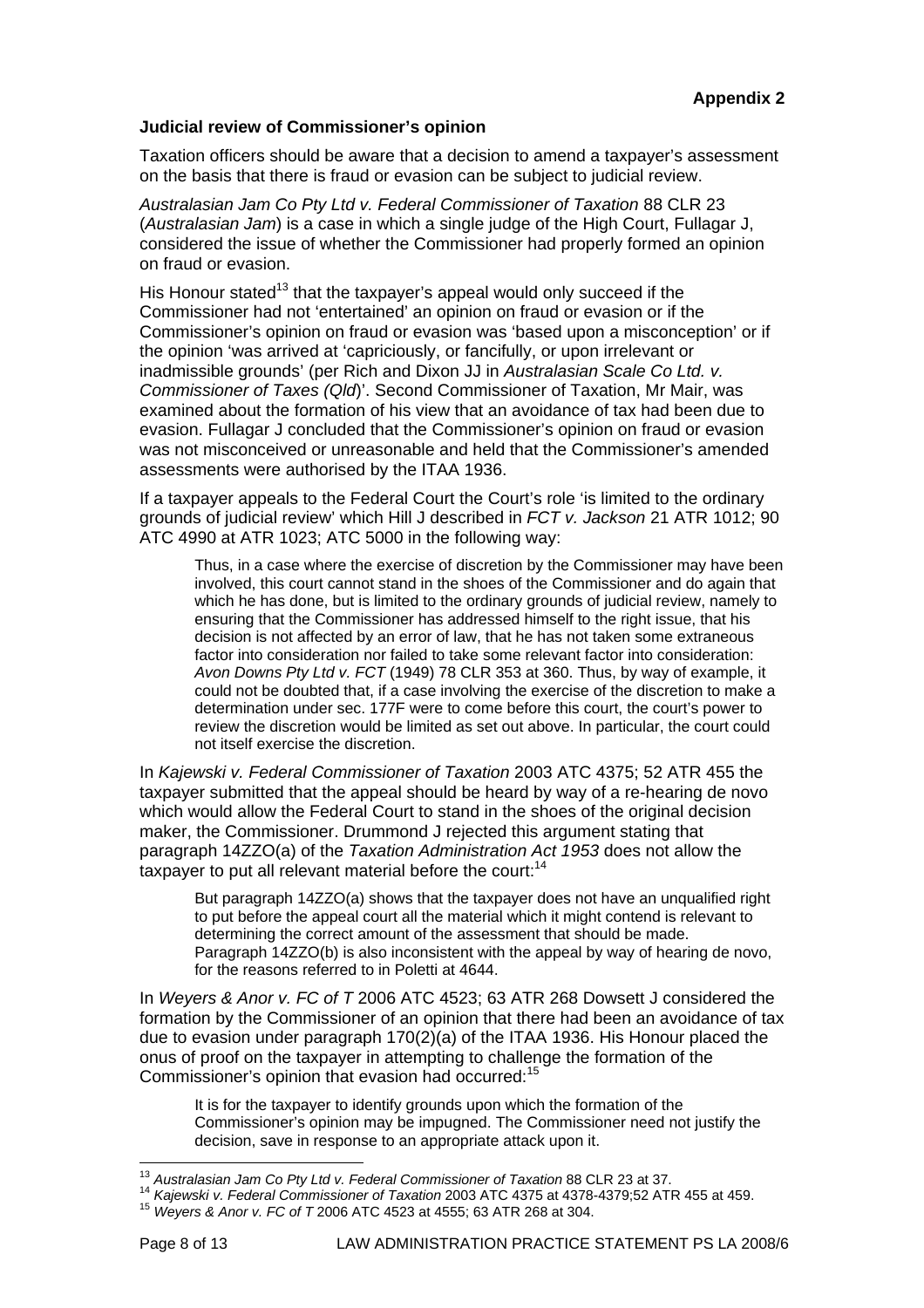## **Fraud case law**

The nature of fraud at common law is described by Lord Hershell in *Derry v. Peek* (1889) 14 App. Cas 337 at 373:

Having now drawn attention, I believe, to all the cases having a material bearing upon the question under consideration, I proceed to state briefly the conclusions to which I have been led. I think the authorities establish the following propositions: First, in order to sustain an action of deceit, there must be proof of fraud, and nothing short of that will suffice. Secondly, fraud is proved when it is shewn that a false representation has been made (1) knowingly, or (2) without belief in its truth, or (3) recklessly, careless whether it be true or false. Although I have treated the second and third as distinct cases, I think the third is but an instance of the second, for one who makes a statement under such circumstances can have no real belief in the truth of what he states.

In *Derry v. Peek* the directors of a company issued a prospectus containing a statement that the company had the right to use steam power instead of horses. The plaintiff acquired shares on the basis of this statement. The Board of Trade subsequently refused to consent to steam power and the company was wound up. The plaintiff brought a common law action of deceit against the directors, founded upon a false statement.

A modern restatement of fraud can be found in the majority judgment of the High Court in *Krakowski and Anor v. Eurolynx Properties Ltd and Anor* 183 CLR 563 at 578:

In order to succeed in fraud, a representee must prove, inter alia, that the representor had no honest belief in the truth of the representation in the sense in which the representor intended it to be understood.

An illustration of fraud in a tax matter is contained in *Masterman v. FC of T; MacFarlane v. FC of T* 85 ATC 4015; 16 ATR 77. In this case, incorrect tax returns were lodged for the 1972 to 1979 years. Amounts had been claimed as tax deductions in respect of employees that did not exist. Enderby J in the Supreme Court concluded that the statements made in returns 'can only be described as frauds on the Commissioner of Taxation'.[16](#page-9-0)

Drummond J in *Kajewski & Ors v. FC of T* 2003 ATC 4375; 52 ATR 455 at ATC 4400; ATR 483 confirmed that the meaning of fraud for the purposes of paragraph [17](#page-9-1)0(2)(a) of the ITAA 1936 is to be determined by reference to common law:

Fraud within s 170(2)(a) involves something in the nature of fraud at common law, ie, the making of a statement to the Commissioner relevant to the taxpayer's liability to tax which the maker believes to be false or is recklessly careless whether it be true or false.

<span id="page-9-0"></span><sup>&</sup>lt;sup>16</sup> 85 ATC 4015 at 4016; 16 ATR 77 at 79.

<span id="page-9-1"></span> $17$  Paragraph 170(2)(a) of the ITAA 1936 applied until 19 December 2005 to allow the Commissioner to amend a taxpayer's assessment at any time if the Commissioner formed the opinion that there has been an avoidance of tax due to fraud or evasion.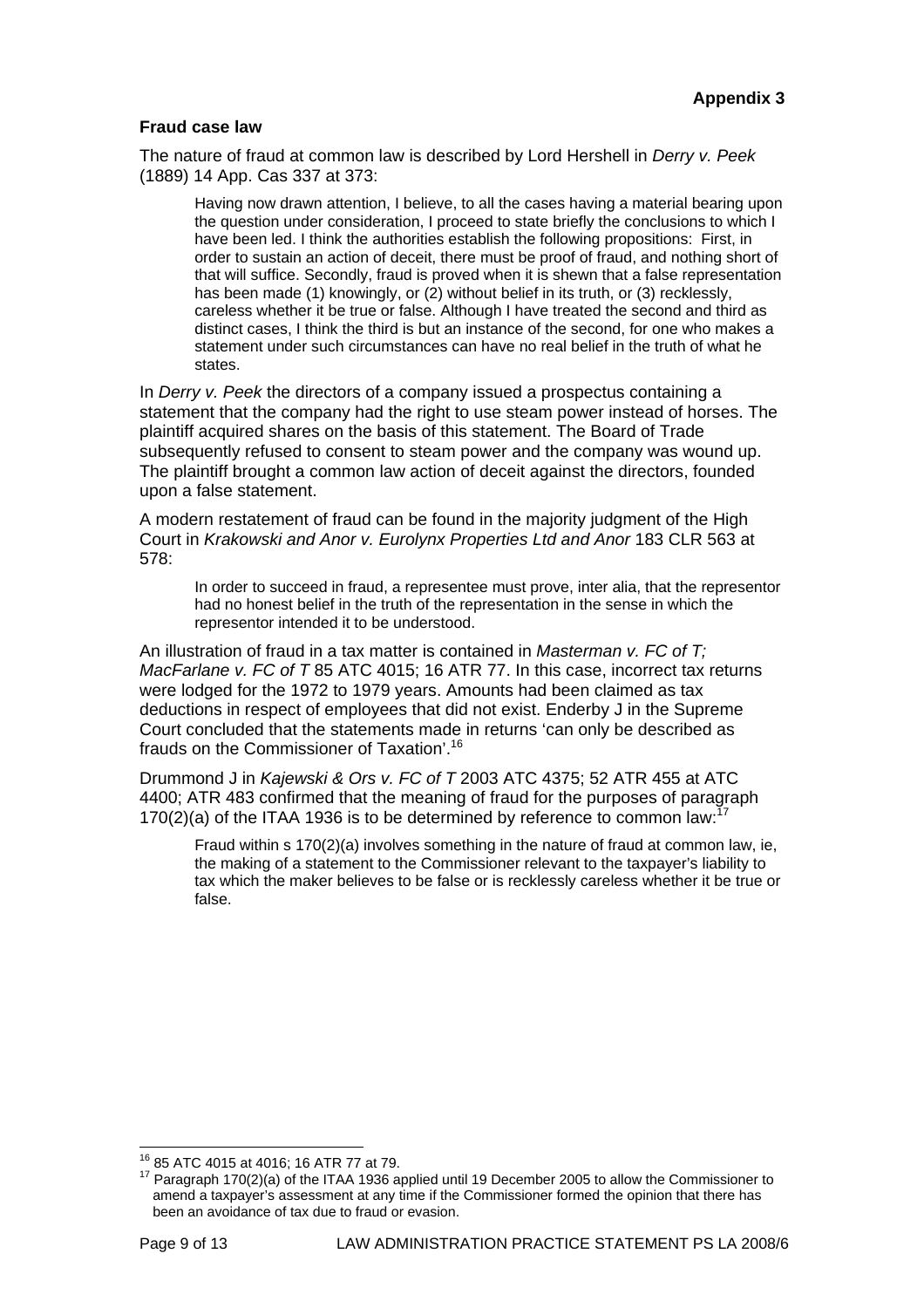#### **Evasion case law**

## *Barripp*

In *Barripp v. Commissioner of Taxation (NSW)* (1940) 6 ATD 58 it was explained by the taxpayer, Mr Barripp, that he did not return income from the sale of a property in the year ended 30 June 1927 because of advice received from his accountant. An amended assessment including the profit on the sale of property was issued to Mr Barripp in 1938. Mr Barripp claimed that his accountants<sup>18</sup> 'explained to him that it was not assessable until the mortgages on the properties on which the profit was made, were paid off'.

The Full Court of the Supreme Court of NSW rejected this contention and held that the evidence justified the Board of Review's decision that tax had been avoided due to evasion.

Bavin  $J^{19}$  stated that Mr Barripp 'was fully aware of his obligations to return this profit as income' and that he gave a 'false explanation of his failure'. Mr Barripp had received sums in earlier years under the same conditions as the year under review, and he had correctly returned those amounts as income in the year of receipt. Roper J described the taxpayer's explanation for omitting income from his return as 'vague and unsatisfactory<sup>'.20</sup>Mr Barripp appealed against the decision of the Supreme Court to the full court of the High Court, which dismissed the appeal.

Starke J did not accept the taxpayer or the accountant's reasons for omitting income made from the sale of property. His Honour concluded $^{21}$  that the profit on sale was 'knowingly omitted from the appellant's return and was concealed from tax authorities for many years'.

The judgment of McTiernan J took into account the deliberateness of the omission and the failure of the taxpayer to provide any credible explanation for his conduct:<sup>[22](#page-10-4)</sup>

The facts proved come down to these. The taxpayer received the omitted income in that year. He knew that he received it in that year. He omitted it from his income. He knew or the knowledge ought to be imputed to him that it was omitted. He gave as an explanation that he believed that it was not taxable in that year. But the question whether the excuse offered could change the complexion of the facts proved is only an abstract one because the reality of the excuse was not established. The case therefore stands in this situation. The appellant intentionally omitted the income from the return and there is no credible explanation before the court why he did so. His conduct in my opinion answers to the description of an avoidance of taxation at any rate by evasion.

#### *Denver Chemical Manufacturing*

The leading case on evasion is *Denver Chemical Manufacturing Co. v. Commissioner of Taxation* 79 CLR 296 (*Denver Chemical Manufacturing*), which was decided by the Full High Court. The case required the interpretation of evasion in the context of state income tax legislation.

<span id="page-10-0"></span> $18$  6 ATD 58 at 65.

<span id="page-10-1"></span>

<span id="page-10-4"></span><span id="page-10-3"></span><span id="page-10-2"></span>

<sup>&</sup>lt;sup>19</sup> 6 ATD 58 at 66.<br>
<sup>20</sup> 6 ATD 58 at 68.<br>
<sup>21</sup> 6 ATD 58 at 71.<br>
<sup>22</sup> 6 ATD 58 at 71.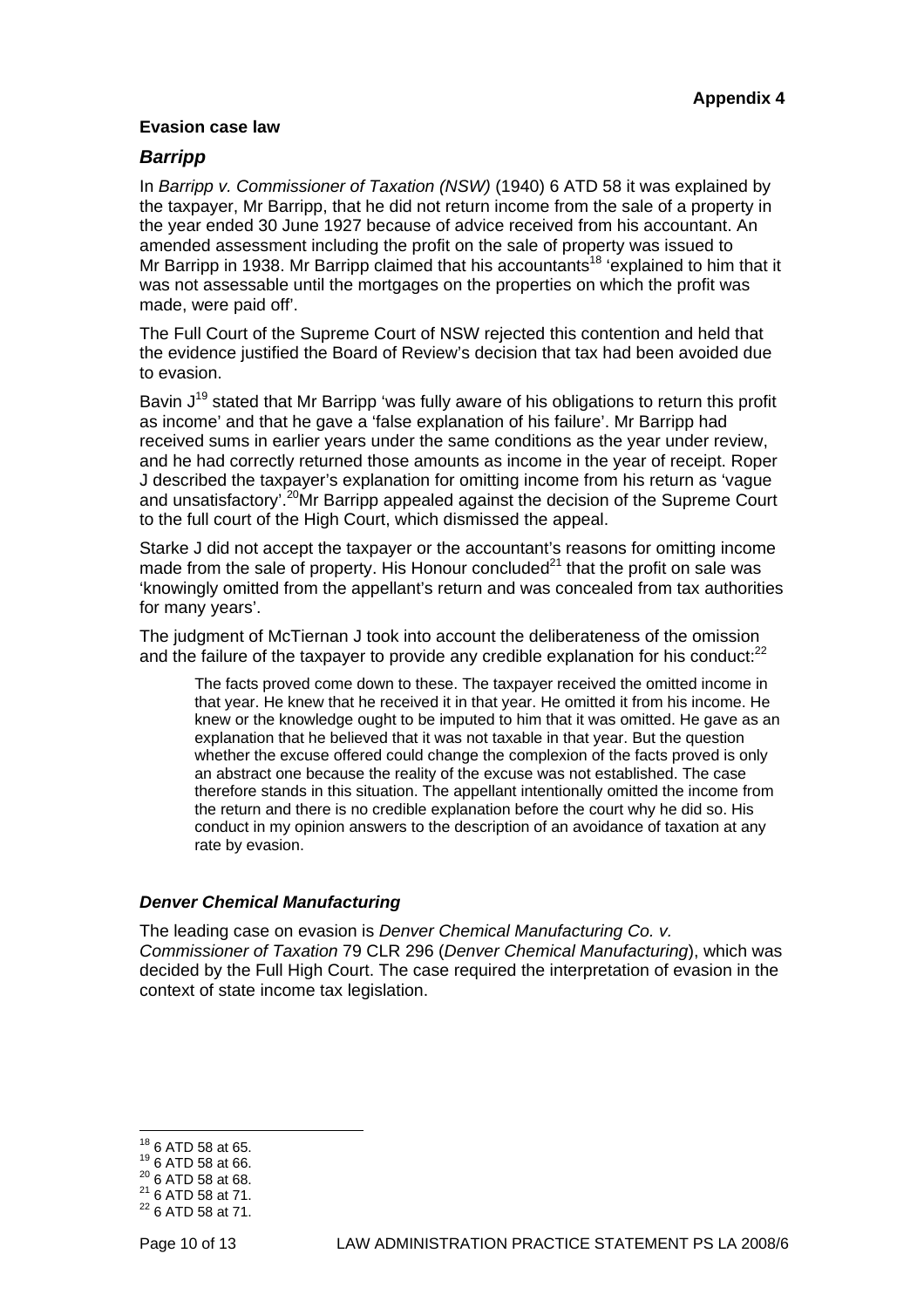Subsection 210(1) of the *New South Wales Income Tax (Management) Act 1936* provided the NSW Commissioner of Taxation with the power to amend any assessment 'where the Commissioner is of opinion that there has been an avoidance of tax and that the avoidance is due to fraud or evasion – at any time'. The wording of subsection 210(2) of the *New South Wales Income Tax (Management) Act 1936* is very similar to the wording that existed in paragraph 170(2)(a) of the ITAA 1936, which applied until 19 December 2005.

The manager of Denver Chemical Manufacturing Co (Denver), Mr Woodward, was advised in 1923 by Mr Wrigley, a neighbour and amateur expert in taxation, that sales of Denver's product antiphlogistine to people dwelling in other states outside of NSW might be excluded from returns. This advice was contrary to advice previously provided in 1917 to Denver, by an officer of the Income Tax Department, that returns be made on the basis of the whole of sales in Australia.

After the 1923 advice from Mr Wrigley, Denver began to omit sales outside of New South Wales in preparing returns for New South Wales income tax purposes.

In December 1928 the NSW Commissioner of Taxation sent Denver a letter requesting a detailed aggregate balance sheet for 30 June 1927 and 1928 and a detailed profit and loss statement showing the total income derived from all sources, both inside and outside New South Wales for both years.

Correspondence ensued between the company's head office in New York and Mr Woodward. In 1929 head office forwarded copies of the relevant balance sheet, accounts and other information to Mr Woodward. The detailed accounts forwarded by the company's head office were not submitted to the NSW Commissioner of Taxation. Mr Woodward adopted an approach of  $23$  'we shall not file them unless we are compelled to do so'.

A subsequent hearing was held before the Income Tax Board. At the hearing Mr Woodward stated that as the company has no Australian shareholders it was not necessary to supply the requested information.

In May 1938 a return of income by the company for the year ended 30 June 1937 and an accompanying full set of accounts, intended for lodgement at the Federal Taxation Department, were lodged in error with the NSW Commissioner of Taxation. As a consequence the NSW Commissioner of Taxation undertook an audit of the taxpayer's affairs. In 1941 amended assessments were issued for the 1923 to 1934 tax years.

McTiernan J and Webb J of the High Court agreed with the judgement of Dixon J. Dixon J said: $24$ 

I think it is unwise to attempt to define the word 'evasion'. The context of s.210(2) shows that it means more than avoid and also more than a mere withholding of information or the mere furnishing of misleading information. It is probably safe to say that some blameworthy act or omission on the part of the taxpayer or those for whom he is responsible is contemplated. An intention to withhold information lest the Commissioner should concede the taxpayer liable to a greater extent than the taxpayer is prepared to concede, is conduct which if the result is to avoid tax would justify finding evasion.

Matters of a blameworthy nature before Dixon J included:

- the Commissioner had provided advice to Denver on how to calculate its liability for tax and Denver's Mr Woodward chose to ignore this advice after receiving different advice from his neighbour
- no clarification of the new method of returning sales income in 1923 or later years was sought by Denver from the Commissioner, and

<span id="page-11-0"></span><sup>&</sup>lt;sup>23</sup> Denver Chemical Manufacturing Co v. C of T (NSW) 79 CLR 296 at 301.

<span id="page-11-1"></span><sup>&</sup>lt;sup>24</sup> Denver Chemical Manufacturing Co v. C of T (NSW) 79 CLR 296 at 313.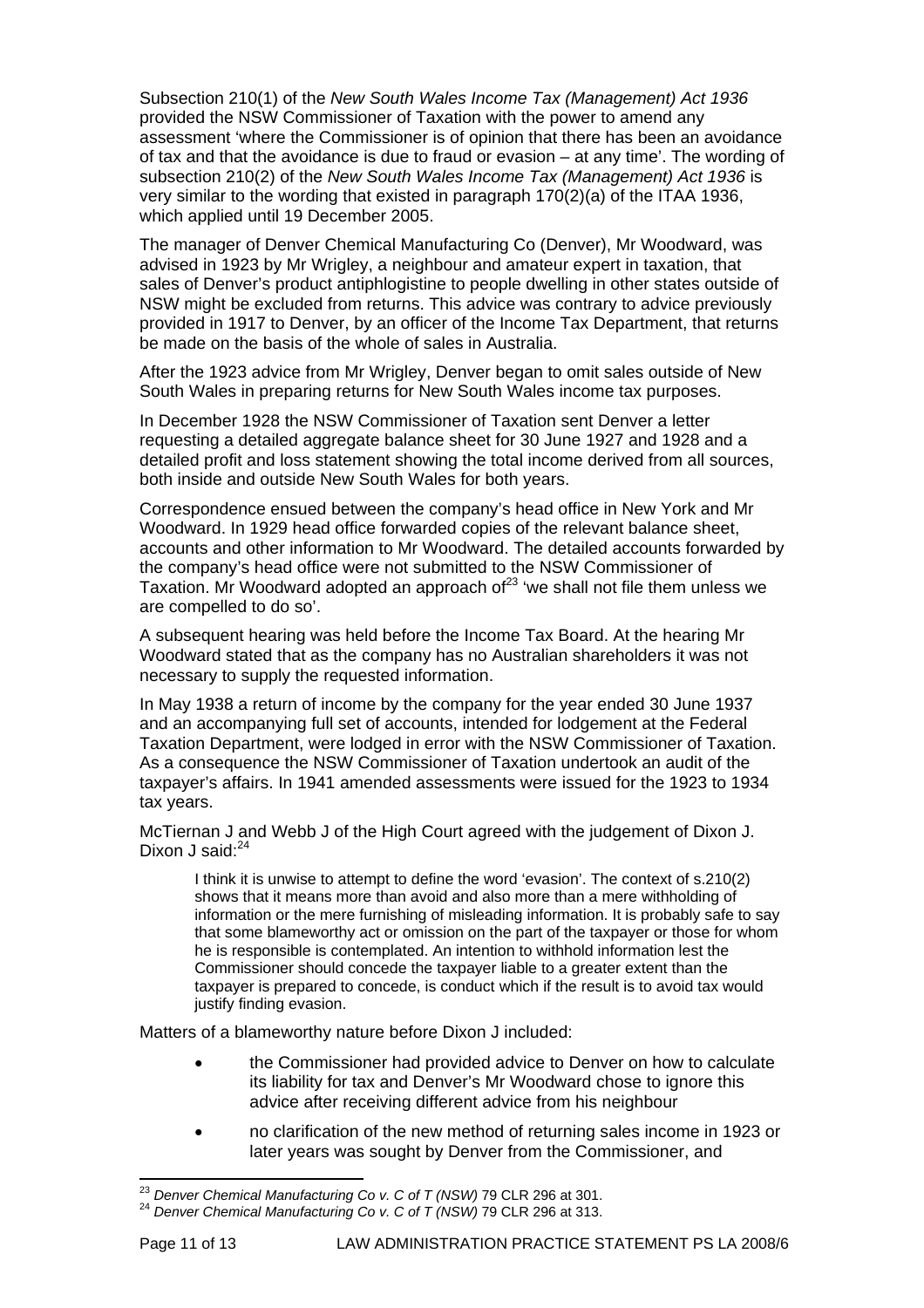• Denver withheld profit and loss and balance sheet information from the Commissioner for the 1927 and 1928 financial years, which would have revealed sales income from outside NSW.

The approach of the High Court to evasion in *Denver Chemical Manufacturing* has remained undisturbed for over fifty years. All subsequent court and tribunal decisions have followed the approach enunciated by Dixon J and this case remains the most recent Full High Court decision in which the meaning of 'evasion' is considered.

The other High Court case which considered evasion following *Denver Chemical Manufacturing* was *Australasian Jam*.

#### *Australasian Jam*

In *Australasian Jam* the taxpayer adopted incorrect valuations for closing stock. Closing stock had been valued on the basis of standard values which had been established before or in 1914. The company adhered to these figures, which had no bearing to the actual cost after the passage of many years, and the appeals concerned amended assessments for years during the period 1937 to 1947.

The taxpayer argued that its closing stock was valued at the market selling price, and that such a price could be determined by supposing a sale *en bloc* on the last day of the accounting period. Fullagar J described this argument as being 'based on a foundation that is not really tenable'.[25](#page-12-0) His Honour stated that the words 'market selling value' contemplated a sale 'in the ordinary course of the company's business<sup>'26</sup> and stated that the<sup>27</sup> 'supposition of a forced sale on one particular day seems to have no relation to business reality'.

His Honour held: $^{28}$  $^{28}$  $^{28}$ 

There has been, says the Commissioner, no deliberate attempt to deceive, and therefore the case is not one of fraud. On the other hand, it would be unreasonable to suppose, and it has not really been suggested, that those responsible for the company's income tax returns were ignorant of the requirements of s. 31. They continued to use in their accounts a figure which had once represented cost but which no longer represented cost. They returned, for income tax purposes, the accounts of the company as quite correctly and properly kept by it for its own purposes, but not adjusted so as to comply with s. 31. They would have supplied further true information, if they had been asked for it, but they hoped, says the Commissioner, that they would not be asked for it, and they allowed, if they did not actually invite, my assessors to make an assumption which they must have known was unfounded. I think, says the Commissioner, that there has been here more than a mere withholding of information which might or might not be relevant: I think that there has been an intentional withholding of information lest I should hold the company liable to tax to a greater extent than it was prepared to concede, and I regard this as 'evasion'.

Fullagar J found that the taxpayer must have known that the closing stock values were not being correctly calculated. The taxpayer was prepared to lodge returns on this basis hoping that the Commissioner would not review the calculations and so hold the company liable to a greater amount of tax. This was evasion.

<span id="page-12-0"></span> $^{25}$  Australasian Jam Co Pty Ltd v. FC of T 88 CLR 23 at 31.

<span id="page-12-2"></span><span id="page-12-1"></span>

<sup>&</sup>lt;sup>26</sup> Australasian Jam Co Pty Ltd v. FC of T 88 CLR 23 at 31.<br><sup>27</sup> Australasian Jam Co Pty Ltd v. FC of T 88 CLR 23 at 32.<br><sup>28</sup> Australasian Jam Co Pty Ltd v. FC of T 88 CLR 23 at 39-40

<span id="page-12-3"></span>